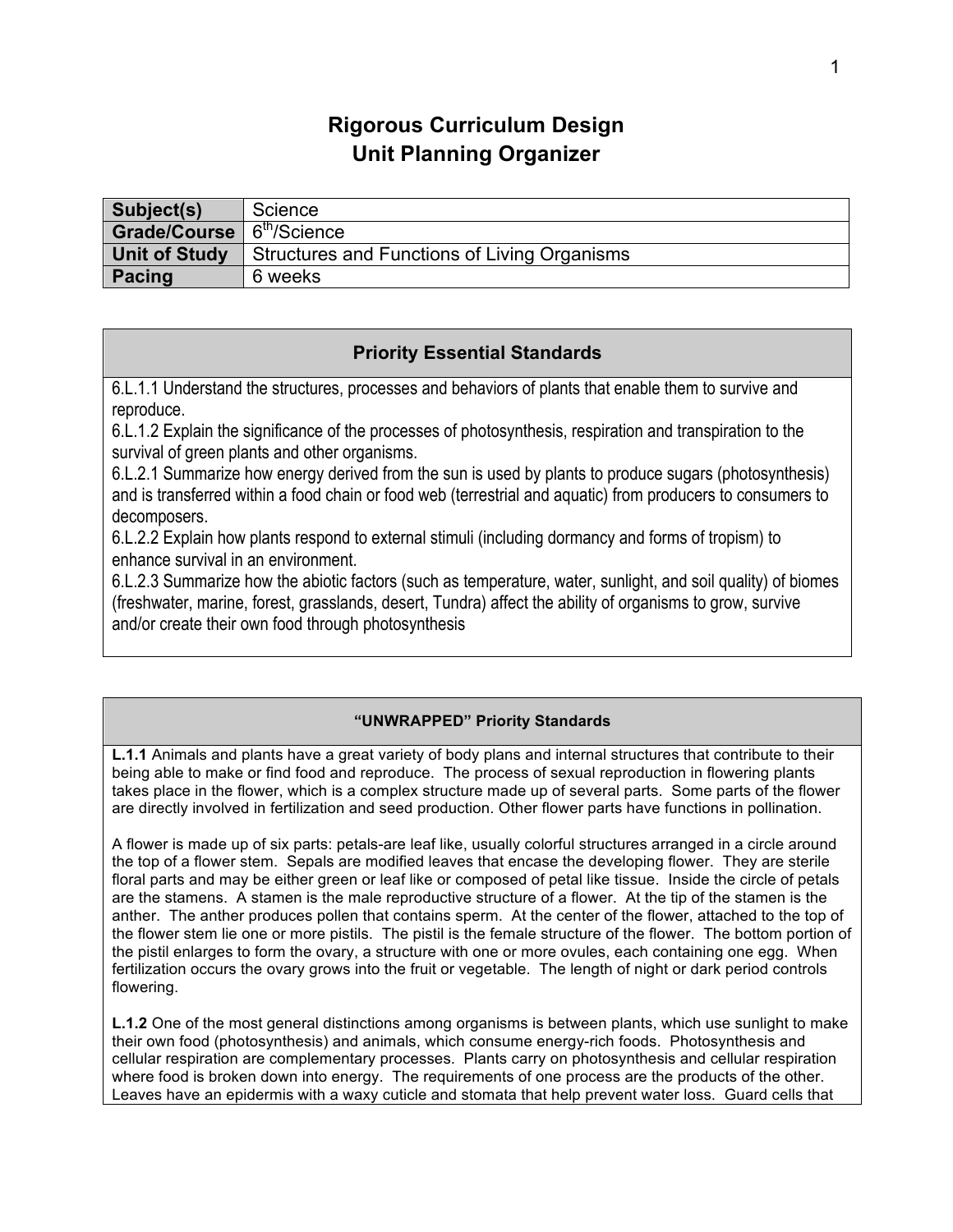surround and control the size of the opening in stomata. The loss of water through the stomata is called transpiration. The opening and closing of guard cells regulate transpiration.

| Photosynthesis                             | <b>Cellular Respiration</b>       |
|--------------------------------------------|-----------------------------------|
| Food accumulated                           | Food broken down                  |
| Energy from sun stored in glucose          | Energy of glucose released        |
| Carbon dioxide taken in                    | Carbon dioxide given off          |
| Oxygen given off                           | Oxygen taken in                   |
| Produces glucose                           | Produces carbon dioxide and water |
| Goes on only in light                      | Goes on day and night             |
| Occurs only in the presence of chlorophyll | Occurs in all living cells        |
|                                            |                                   |

**6.L.2.1** Food provides molecules that serve as fuel and building material for all organisms. Plants use the energy from light to make sugars from carbon dioxide and water. Green plants are the producers of food that is used directly or indirectly by consumers. Plants can use the food they make immediately or store it for later use. Energy flows through ecosystems in one direction, from the sun through producers to consumers to decomposers. Matter is transferred from one organism to another and between organisms and their environments. Water, nitrogen, carbon dioxide, and oxygen are substances cycled between the living and non-living environments. Investigate how decomposers return nutrients to the environment—such as fungi on fallen logs, mold on bread. Explore the importance and role of bacteria in the guts of animals and plant roots at it relates to the recycling of matter.

**6.L.2.2** Changes in environmental conditions can affect the survival of individual organisms and entire species. Dormancy is a period of inactivity in a mature seed prior to germination; seed remains dormant until conditions are favorable for growth and development of the new plant. Plants have mechanisms that enable them to respond to their environment. Plants grow, reproduce, and shift the position of their roots, stems and leaves in response to environmental conditions such as gravity, sunlight, temperature and day length. Tropism is a plant's turning or bending movement of an organism toward or away from an external stimulus such as light, heat or gravity. If the tropism is positive, the plant grows toward the stimulus. If the tropism is negative, the plant grows away from the stimulus. This enhances the survival rate for that plant in a given environment.

**6.L.2.3** The world contains a wide diversity of physical conditions, which creates a wide variety of environments: freshwater, marine, forest, desert, grasslands, mountain, and others. In any particular environment, the growth and survival of organisms depend on the physical conditions. Environmental factors that affect an organism's ability to survive in its environment, such as food availability, predators, and temperature, are limiting factors. A limiting factor is any biotic or abiotic factor that restricts the existence, number, reproduction, or distribution of organisms. For example, at high elevations, temperatures are too low, winds too strong and the soil too thin to support the growth of large trees. Vegetation is limited to small, shallow-rooted plants, mosses, ferns and lichen. Factors that limit one population in a community may also have an indirect effect on another population. For example, a lack of water could limit the growth of grass in a grassland, reducing the number of seeds produced. The population of rabbits dependent on those seed for food will also be reduced and the hawks depending on the rabbits will be reduced too as a result of a decrease in their food supply. Another factor for survive is the ability of an organism to withstand fluctuations in biotic and abiotic environmental factors. The limits of an organism's tolerance are reached when the organism receives too much or too little of some environmental factor. Organisms become fewer as conditions move toward either extreme of the range of tolerance (too much or too little).

| "Unwrapped" Concepts    | "Unwrapped" Skills               | Bloom's  |
|-------------------------|----------------------------------|----------|
| (students need to know) | (students need to be able to do) | Taxonomy |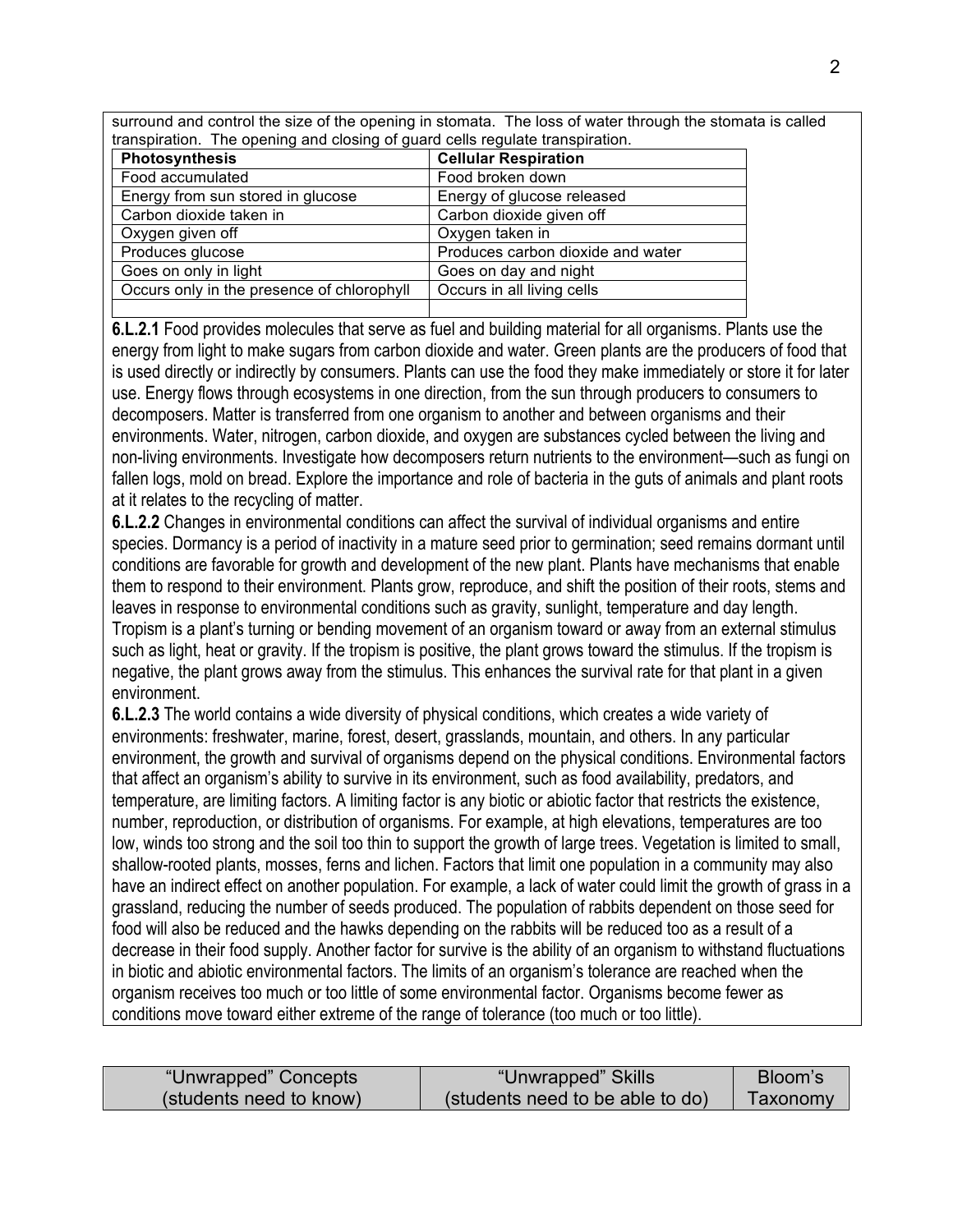## **Engaging Learning Experiences**

|                                                                                                      |                                                                                       | Levels  |
|------------------------------------------------------------------------------------------------------|---------------------------------------------------------------------------------------|---------|
| Parts and functions of a<br>$\bullet$                                                                | Dissect and identify parts of a                                                       | Apply   |
| flower.                                                                                              | flower.                                                                               |         |
| Fertilization process.<br>$\bullet$                                                                  |                                                                                       |         |
| Plant features required for<br>$\bullet$<br>survival.                                                | Classify plants based on how the<br>plant pollinates.                                 | Analyze |
| Ingredients required for<br>$\bullet$<br>photosynthesis.<br>Products of photosynthesis.<br>$\bullet$ | Explain the relationship between<br>photosynthesis, respiration and<br>transpiration. | Analyze |

#### **Essential Questions**

- How are fruits and vegetables replenished?
- Identify the structures and functions of flowering plants.
- How do plants make their own food?
- How do plants use the food they make during photosynthesis?
- How do plants change carbon dioxide to oxygen?

## **Informal Progress Monitoring Checks**

- Ticket out the door sample questions: draw and label parts of a flowering plant; what's the function of the stamen, pistil, sepal, anther etc.
- Quick-write: Explain the role of the pistil in plant reproduction.
- Four Corners or Middle of the road: Have students to separate into groups based on their level of understanding of the topic.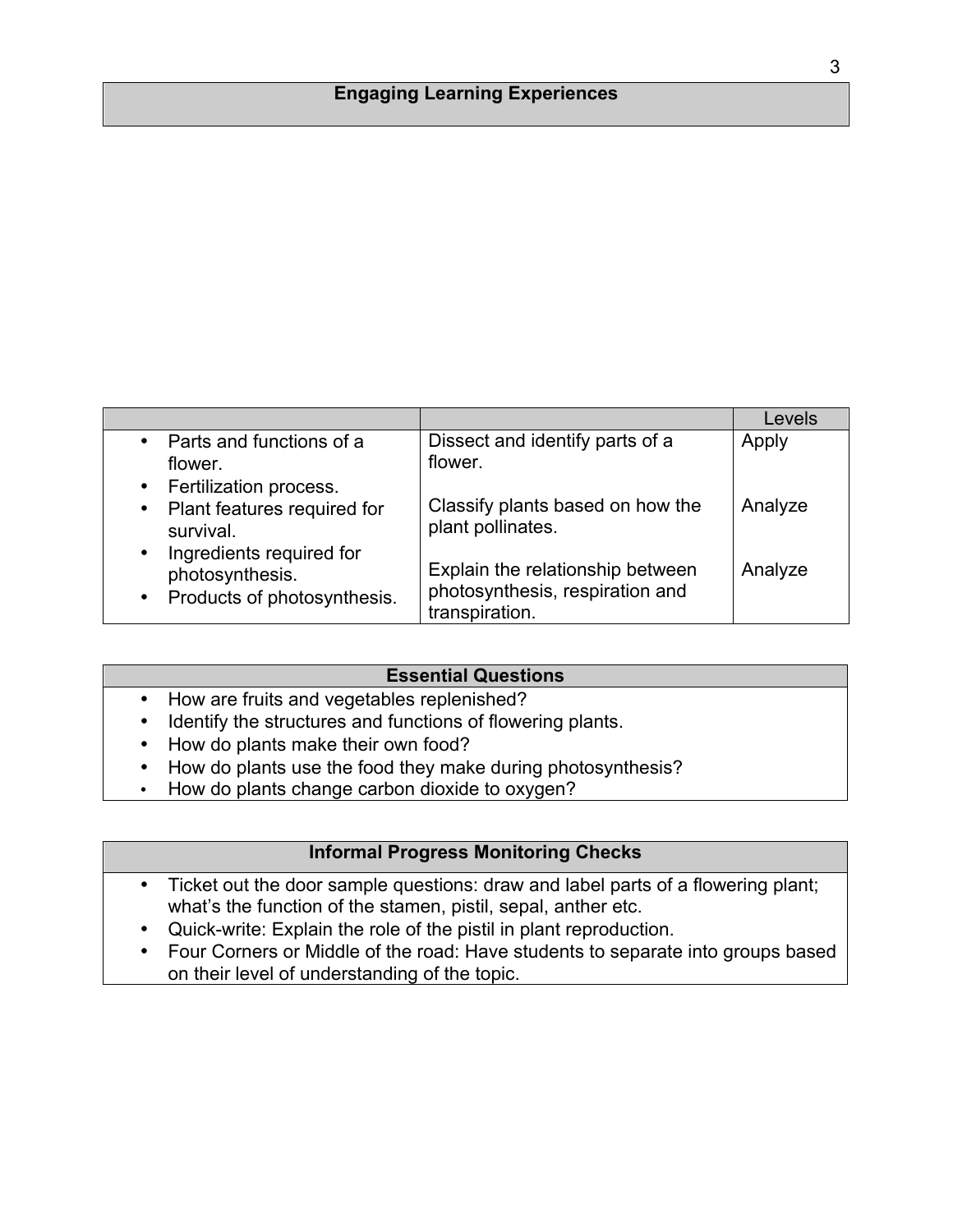## **Learning Activities Using Text or Program**

L.1.1

**Technology** 

http://www.bbc.co.uk/schools/scienceclips/ages/9\_10/life\_cycles.shtmlhttp://www.middle schoolscience.com/flower.pdf

## Instructional Resource

L.1.1

http://www.discoveryeducation.com/teachers/free-lesson-plans/all-about-plants.cfm

L.2.2

http://www.discoveryeducation.com/teachers/free-lesson-plans/the-importance-oftropisms.cfm

Plants respond to stimuli

L.2.1 & L.2.3

www.teachingboxes.org Unit name: Feeding Frenzy—see Lesson 1 & 2

**Additional ideas and resources:** Web Resources

NCDPIWIKI-unit 5 Planting pollinators –stewardship

Activity: Plant dissection

4-H project ideas

Optional resource (does cost) Carolina Biological Twig Videos

Sample Lesson Plan

# Importance of Tropism

Adapted from: Assignment Discovery Online Curriculum

**Duration:**

Two to three class periods. Students will set up the experiment during the first period and observe the seeds over the next two periods.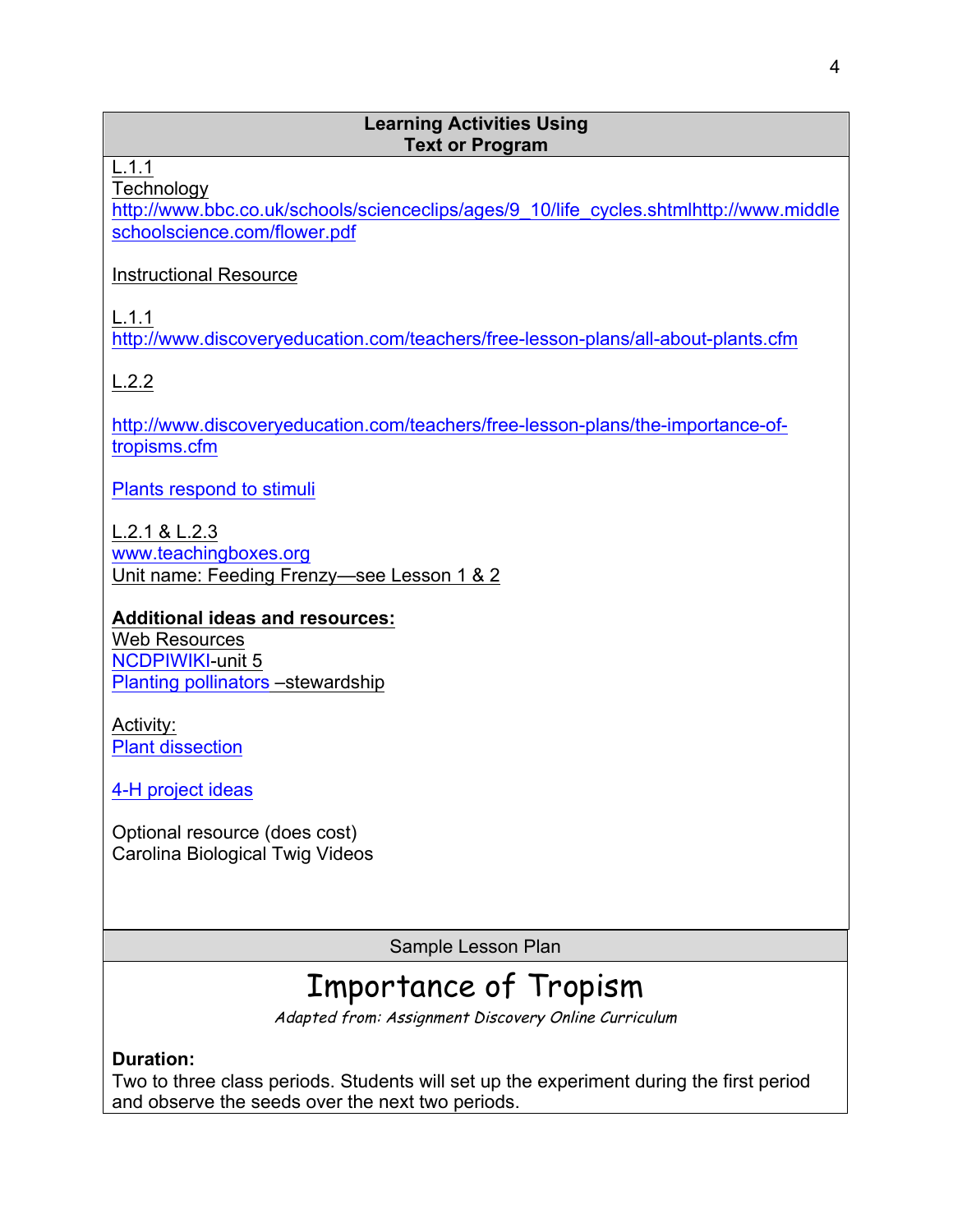# **Standard:**

6.L.2.2 Explain how plants respond to external stimuli (including dormancy and forms of tropism) to enhance survival in an environment.

# **Student Learning Target(s)**

1. I can identify different types of tropism

2. I can explain the importance of tropism in a plants survival.

# **Materials**:

# *For the class:*

- Computers with Internet access (optional but very helpful)
- Reference materials: books and encyclopedias

# *For groups of three students:*

- One petri dish
- Four soaked corn seeds
- One piece of filter paper
- One graduated cylinder
- Water (If there is not a sink in the classroom, water needs to be brought to class in a bucket.)
- Cotton
- Cellophane tape
- Grease pencil
- Scissors

*For each student:*

Pencils and paper

*Note: You must prepare for the experiment by soaking four corn seeds per group of three students the night before you would like to do this activity. The seeds must soak for 24 hours.*

# **Procedures:**

1. Discuss with the class an interesting characteristic of plants: They can change their growth in response to their environment. These changes are called tropisms. Plants can exhibit the following kinds of tropisms:

- · *Phototropism*—the way a plant grows or bends in response to light
- · *Geotropis*m—the way a plant grows or bends in response to gravity
- · *Hydrotropism*—the way a plant grows or bends in response to water
- · *Thigmotropism*—the way a plant grows or bends in response to touch

2. Explain that tropic responses can be positive or negative. A positive response is when the plant moves toward or in the direction of the stimulus. A negative response is when a plant moves away from the stimulus. For example, roots respond positively to gravity by growing down into the soil. The trunk and branches respond negatively to gravity by growing up toward the sky. (You may also want to note that the trunk and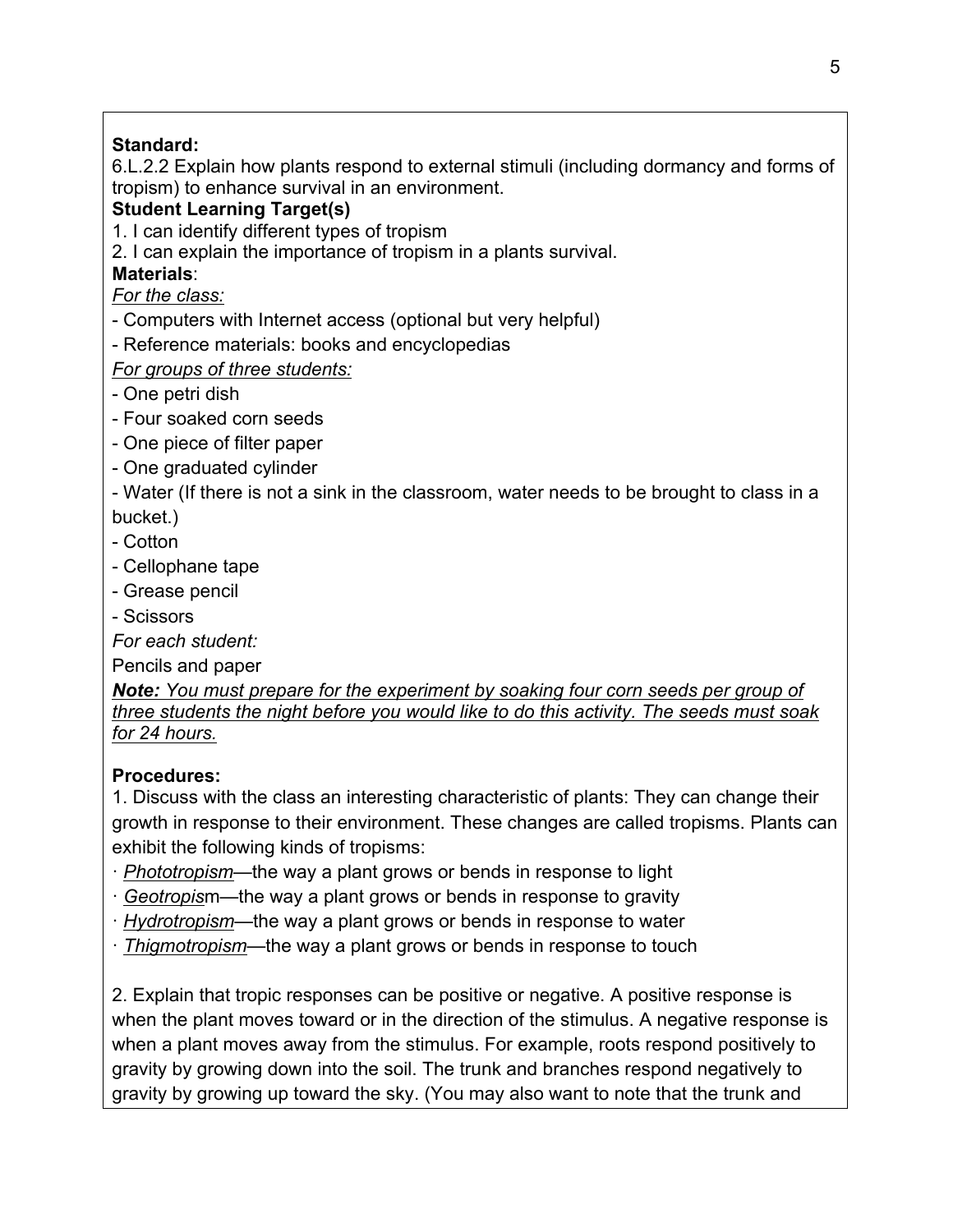branches respond positively to light.)

3. Divide students into groups of three. Tell them that they are going to perform an experiment to test geotropism, a root's response to gravity. Have students follow the steps below:

- a. Take four corn seeds that have been soaked overnight. Place them flat in the bottom of a petri dish with the seeds' pointed ends facing inward. Think of them as "hands on a clock" at 12, 3, 6, and 9.
- b. Cut a piece of filter paper so that it just fits in the petri dish. Place the filter paper into the petri dish, covering the seeds. (Be careful not to disturb the positioning of the seeds.)
- c. Without moving the petri dish, pour 15 milliliters of tap water on the filter paper. Then place enough cotton over the filter paper so that when the cover of the petri dish is put on, the paper and the seeds will not be able to move. The cotton should absorb any excess water.
- d. Once you've placed the cover on the petri dish, tape it shut. Turn the petri dish over. You should be able to see the seeds in the bottom of the dish, in the same position they were originally placed.
- e. With a grease pencil, write the name of your group on the side of the petri dish.
- f. Tape the petri dish containing seeds to the wall of a cupboard, with the bottom of the dish (showing the seeds) facing out. Close the cupboard door so that no light is exposed to the seeds for the next few days.\*

\**The dishes are kept in a dark cupboard so that the only variable being tested is the seeds'*

*response to gravity. Their response to light is not being tested. Students should find that the*

*roots grow downward, illustrating the effects of geotropism.*

- 4. After students have finished setting up and storing their petri dishes, have each student predict the results of the experiment by drawing how they think the roots will grow from each of the four seeds. Have students write their predictions in their science notebooks. Students will need to create a data chart in which to record their daily results.
- 5. Each day, students should make an observation and record the data on their sheets. Have them record the date and draw how the roots from each seed are growing. Have students record their observations for three days. As students are collecting data, have them look in reference books and on the Web to learn more about tropisms.
- 6. Students construct a response addressing the following questions; Did the root growth match the predicted sketch? What do these results show about how roots grow?
- 7. Tropisms in Your Neighborhood. Students collect information over a two-week period. Then have students bring in their data and share information with the class.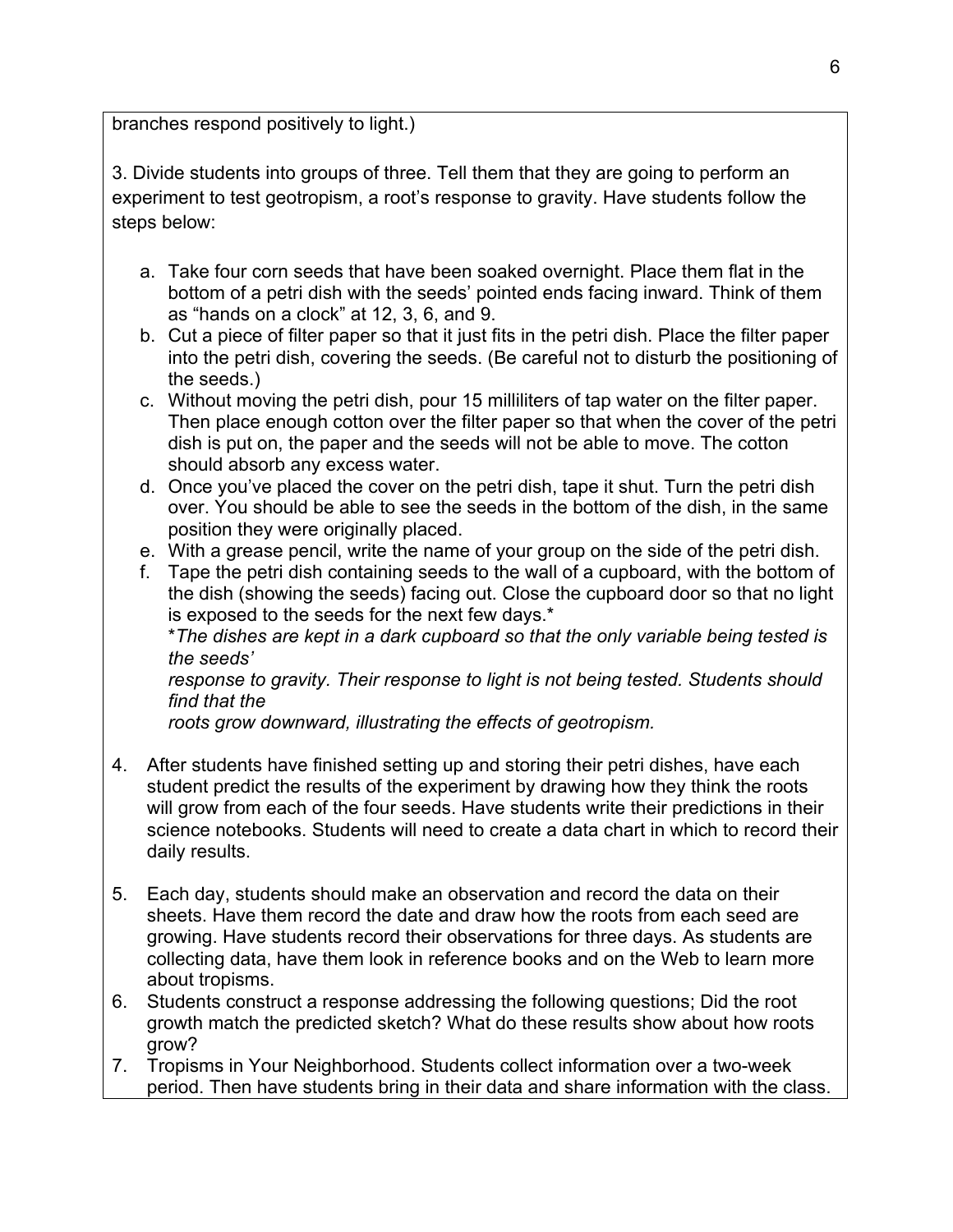How many tropisms did they observe? Was one kind of tropism more prominent than others? Did the tropisms vary from neighborhood to neighborhood within the community?

# **Making Connections and extending understanding**:

Have students design their own experiments to test one other plant tropism, such as light, water, or touch. Experiments must include a control and test only one variable at a time. For example, if students would like to test phototropism, they could put a control group upright under lights and an experimental group on its side under lights. To determine whether the plants are growing toward the light, students could use a protractor to measure the angle of the plant stems every 30 minutes for 2 hours. To record their results, students should design a data sheet. At the end of the experiment, have them present the experimental design and data to the class.

# **Questions: (include in science notebook)**

- 1. How does the response of a root to gravity help a plant?
- 2. Consider plant roots and stems. Explain which tropisms affect both these plant organs. Do any tropisms affect both plant organs? Consider both positive and negative tropic responses.
- 3. Rain forests are unique and diverse plant habitats. Discuss tropisms that plants need to survive at various levels in the forest. Include the canopy, the understory, and the forest floor in your discussion.
- 4. Observe flowers growing in your neighborhood. Do they change the way they grow depending on where the light is? If so, how does this help the plant survive?
- 5. What do you think would happen if you place a light source below the plant? How would the stem grow?
- 6. Which do you think has a stronger influence on a plant—geotropism or phototropism? How could you design an experiment to test this?

## **Task Assessment**

Use the following three-point rubric to evaluate students' work during this lesson. Students should be able to work in groups to set up the experiment, make a hypothesis about the way the roots will grow, observe the seeds over a period of time, record their observations, and draw conclusions from the experiment.

*Three points*: students were able to work successfully in their groups to set up the experiment and develop a hypothesis about the way the roots will grow; students could keep complete records of their observations, including sketches, and could write a clear, concise constructed response.

*Two points:* students worked somewhat successfully in their groups to set up the experiment and develop a hypothesis about the way the roots will grow; students were able to record most of their observations, including some sketches, and wrote a short constructed response.

One point: students worked in their groups to set up the experiment and develop a hypothesis about how the roots will grow; students were able to make some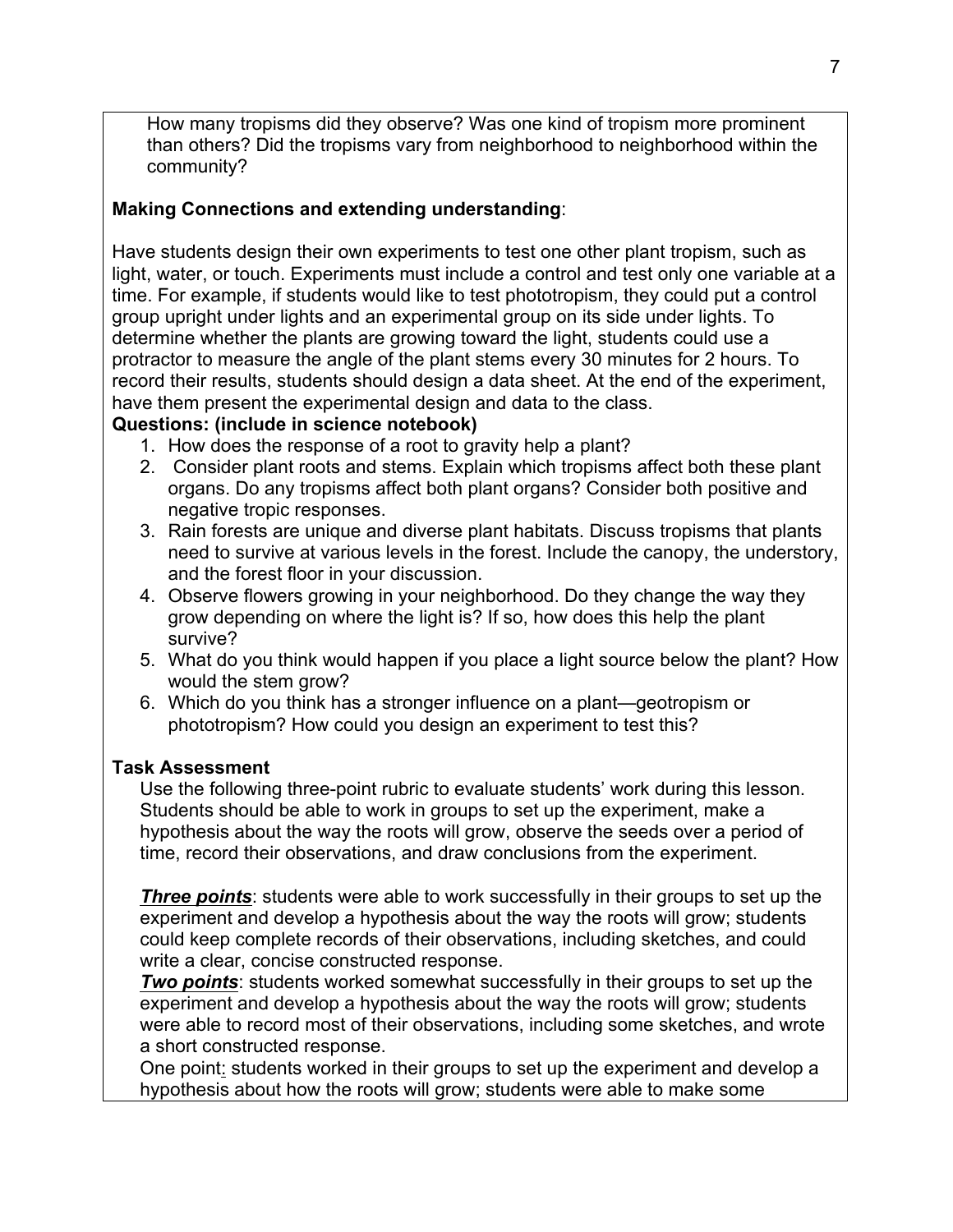observations, but they did not include sketches with each observation; students wrote a partial response.

Extensions and additional activities:

### **Light in a Shoebox**

At one end of a shoebox, cut out a small opening that will allow sunlight in. The rest of the box should remain covered and dark. Put a small plant in the shoebox, and place the box near a light source. Make daily observations by carefully lifting off the cover of the box. Have students measure the length of growth each day and make a map of the direction of growth.

### **Invent a Tropism**

Have students select an environment, such as the desert or the grasslands, and invent and name a tropism that would be advantageous to a plant's growth in that environment. Then have students build a model of the plant and its environment illustrating how the tropism works. For example, if the tropism is response to fertilizer placed deep in the ground, show how the plants grow downward in search of these nutrient.

## **Vocabulary:**

## *geotropism*

*Context: The effect of geotropism on plants is tremendous, causing both the roots and the stems and leaves to grow in a certain way.*

*Definition*: Growing or bending in response to gravity.

### *gravity*

*Pronunciation: grav i te*

*Context: Gravity causes the roots of plants to grow down so that the plant is anchored in the ground and has enough water to grow and thrive*. *Definition*: Force drawing objects to the center of Earth.

#### *hydrotropism*

*Context: One of the reasons that roots grow down is in search of water, exhibiting most plants' tendency toward positive hydrotropism.*

*Definition*: Growing or bending in response to water.

#### *photoperiodism*

*Pronunciation: fo to pir e e diz em*

*Context: Sunflowers are known for their photoperiodism, or their ability to open and close in response to the changing position of the sun throughout the day.*

*Definition*: The response of an organism to naturally occurring changes in light during a 24-hour period.

### *phototropism*

*Context: The stems and leaves of a geranium plant growing on the windowsill always turn toward the light, an example of phototropism. Definition:* Growing or bending in response to light.